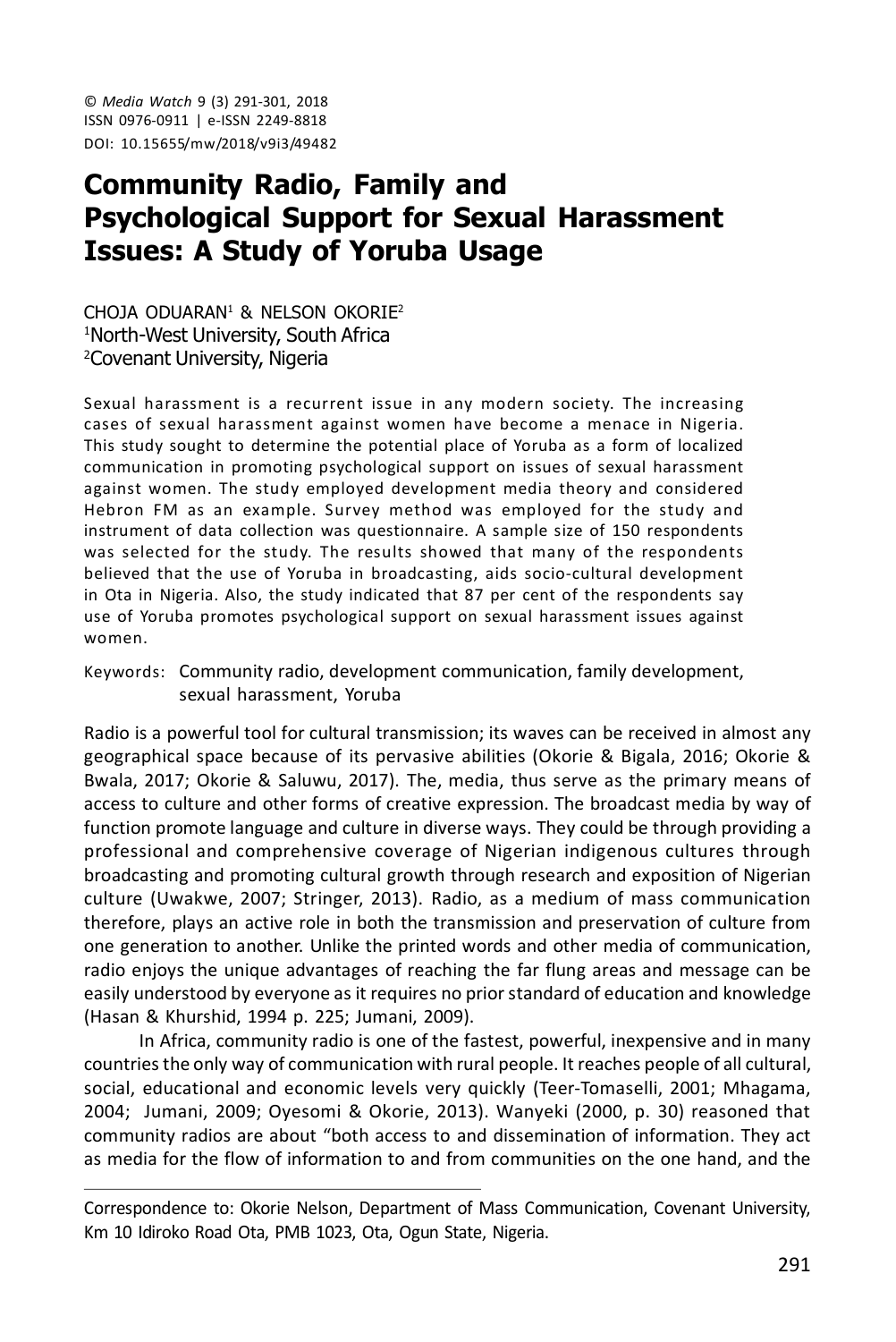national and international levels on the other hand. They provide access to needed external information as well as advocacy on issues of concern, with relevant policy making levels informed by experiences at the community level and solutions generated therein". Thus, community radio enjoys the unique advantages of reaching the far flung areas and message can be easily understood by everyone.

In Nigeria, there are a few community radio stations in existence. Community radio programmes are aired with the aim of ensuring social change and promoting cultural values and identities. Hebron 95.9 FM is one of those handful community radio stations in Nigeria licensed by the Nigerian Broadcasting Commission (NBC), and a great percentage of its broadcasts are purely in Yoruba, a major indigenous language in south-west Nigeria. Hebron FM is unique in the sense that the radio outlet makes use of Yoruba in their broadcast. The Nigerian Broadcasting Code provides programming standards that stipulate local content regulation is essential to "promote and sustain Nigeria's diverse cultures, mores, folklores and community life; provide diversity in types of programming content for the widest audience through the limitless variety in the cultural landscape of Nigeria; promote Nigerian content and encourage the production and projection of Nigerian life within and outside its borders; in essence, strive to attain 100 per cent local content" (NBC chapter 3, section 3.12 and sub-section 3.12.1).

The study examined the role of Hebron FM as a community radio outlet for promoting psychological support on issues of sexual harassment against women in Nigerian Ota community. The specific objectives of this study are: (i) to examine the level of acceptance towards the use of Yoruba on family development-issues; (ii) to assess how indigenous language is perceived as aiding socio-cultural development in Nigeria; and (iii) to investigate how effective are Yoruba-centered programs for promoting psychological support for curbing sexual harassment issues against women

## **Hypotheses**

The following hypotheses were formulated in this study:

- H1:There is a significant correlation between the level of listenership and use of Yorubacentered programs for family development-issues.
- H2:There is a significant correlation between the acceptance level for Yoruba-centered programs and psychological support on sexual harassment issues against women

## **Theoretical Framework**

This study is anchored on the development media theory. The major proponent of the theory focuses on the role of the media as an agent of development in the society. Furthermore, the theory postulates that the media should partner with the government and other civic societies to promote developmental projects in any modern society (Baran, 2009; Asemah, 2011). Hanson (2011) reasoned that the theory focuses on the promotion of industry, national identity and collaborations between the nation in which it is being implemented and its neighbours. In essence, the theory's major aim is to ensure that absolute development takes place within the society. As it relates to this study, Hebron FM as a community radio outlet should provide a veritable platform of expression of development issues that affect the family. Also, Hebron FM should work hand-in-hand with professional counseling centers and psychological support groups to address the issues of sexual harassment in the community.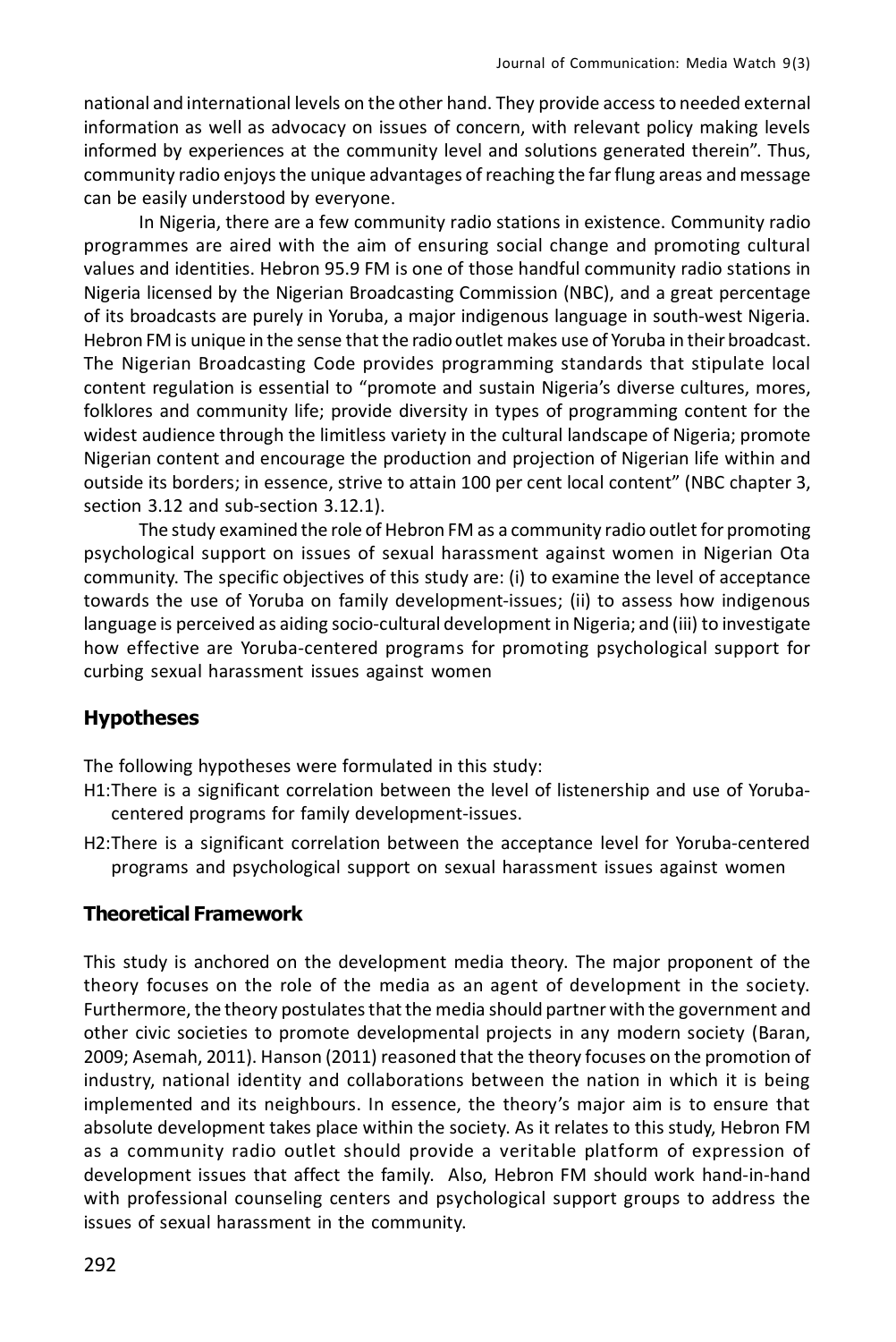#### **Literature Review**

The broadcast media by way of function, promote language and culture in diverse ways. They could be through providing a professional and comprehensive coverage of Nigerian indigenous cultures through broadcasting and promoting cultural growth through research and exposition of Nigerian culture (Uwakwe, 2007). Radio as a medium of mass communication therefore, plays an active role in both the transmission and preservation of culture from one generation to another.

Across the globe, community radio is seen as an outlet owned, managed and funded by the community. Several scholars agree that community radio are non-profit making organizations, which are established for the purpose of promoting grassroot development in any community. Mogambi (2015) reasoned that "Community radio can play a significant role at the grass roots level for rural development. For instance, issues of poverty, agriculture, gender inequality, education, social problems among others could be the focus for programming." He observed that community radio can serve as a "mechanism for facilitating individuals, groups, and communities to tell their own diverse stories, to share experiences, and in a media rich world to become active creators and contributors of media". For example, On Radio Peace in Winneba, Ghana, stories of complaint of stolen property and unlawful behaviour of people in the community are aired with the hope that such information will help the police in tracking down the culprits. This move is geared towards curtailing conflict and working together for peace in the region.

Currently, the growth of community radio in Africa has been phenomenal. Myer (2011) reasoned that the growth of community radio in African countries is 1,386 per cent compared to commercial and government owned radio stations. Ojebode (2013) believed that four inter-related factors contributed to the growth of community radio, which are: (i) external pressure from developed countries and international agencies on African countries to liberalize air waves from state broadcasting to the second tier (commercial radio) and the third tier (community radio) in the 1990s, (ii) Most community radio outlets were established by non-government organizations, (iii) the return of democracy in many African countries in the 1990s necessitated the liberalization of air waves, and (iv) the impact of community radio in promoting development-oriented issues has triggered the demand for more community radio outlets.

For example, in Keams Canyon, Arizona, KUYI 88.1 FM began through community efforts to meet the growing need to hear the news and music in the Hopi language and to teach the younger generation how to speak the Hopi language so their identity is not lost (Dukepoo, 2013). This is an effort towards preservation of culture and national development. In Tanzania, a new BBC World Service radio programme *Haba na Haba* (Little by Little), produced in collaboration with BBC Media Action, was designed to promote accountability and transparency. People often do not receive the information they need to make informed decisions and so, *Haba na Haba* aims to bridge the gap between leaders and citizens, and support local media to better carry out this role (Stringer, 2013).

In Ethiopia, there is the Educational Media Agency (EMA) of the Ministry of Education which uses radio and television to support primary, secondary and non-formal education. It currently manages an extensive broadcasting infrastructure dedicated to supporting education. EMA has large facilities, employs approximately 160 persons, operates eleven transmitters, each with two channels, throughout the country, and runs 12 recording studios at the center and the regions, with more planned construction in the coming years (Tilson & Bekele, 2013). In Nigeria, community radio is an important aspect of the development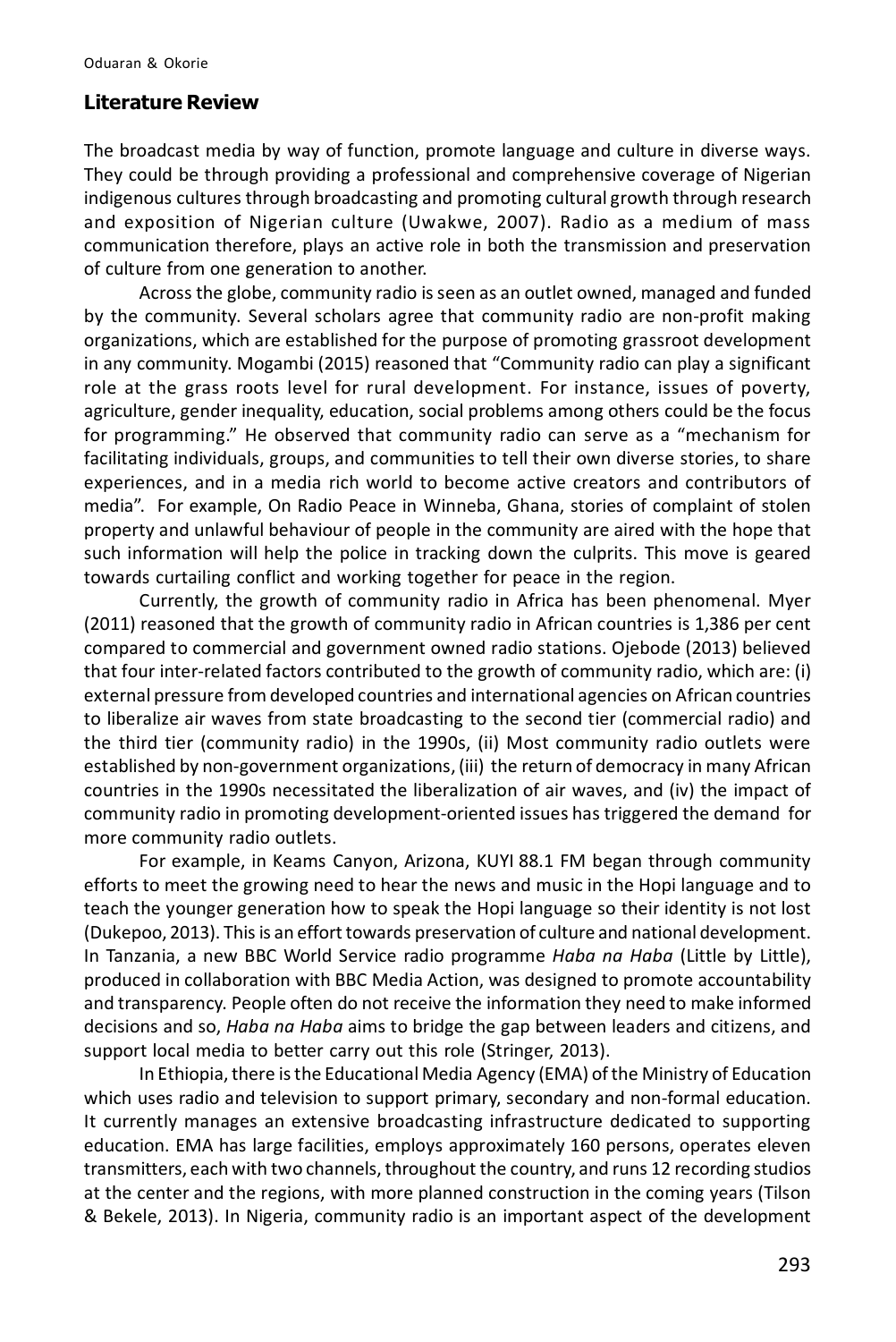process in the areas of governance, social struggle, education and health. Scholars agree that community radio serves as a hub for promoting sustainable development in the country (Okorie, 2009; Oyesomi, & Okorie, 2013).

Importantly, a significant number of these community radio outlets broadcast with the use of indigenous languages. For example, Radio OYO broadcast uses Yoruba for the purpose of grassroot development. In addition, Orisun FM station broadcasts only in the unique Ife dialect of Yoruba language. Ile Ife can be described as a small semi-rural community in Osun state. Also, Hebron FM uses the indigenous language of Yoruba to address development-oriented issues affecting Ota residents. Some of the programmes aired on Hebron FM are: (i) Igba Owuro, which is a magazine programme on current affairs; (ii) Mikulumuke, a programme on social issues; (iii) Sokutuwowo, a programme on social issues; (iv) Bawo Asa, a programme on Yoruba culture and folklore; and (v) Oyato, a programme that focuses on the issues of individuals in the Ota community. Most of these programmes are managed by volunteers in Ota community, Nigeria.

In Lusaka, Zambia, Yatsan community radio was started by the Roman Catholic Church in the Diocese of Lusaka with the aim of helping people share in the Christian faith. Today, it addresses the detrimental use of drugs and alcohol, the issue of corruption, property grabbing. It also highlights the problem of HIV/AIDS.

Currently, South Africa has more than 200 community stations that broadcast in a number of languages with content as diverse as the country itself (Okorie & Bigala, 2016). Nkopane (2014, p. 68) observed that in 2012, there were 218 licensed community radio stations and they were to be found in almost every district municipality of the country. Community radio audiences have increased exponentially since 1999. In October 2012, the cumulative listeners of community radio stood at 87,38,000 across all income brackets. Total community radio share of audiences is 28 per cent of a total radio audience of 31 million. For example, Radio Takalani, which means "joy", broadcasts from Aliwal north, targeting young adults. Radio programming is produced in the languages of Xhosa, South Sotho, English, and Afrikaans. Importantly, the content of community radio programmes originates from the local community people; it is community specific and situation relevant (Okorie & Bigala, 2016).

#### **Method**

The research design adopted for this study was survey method. The rationale for using this method was based on the premise that it is best suited for studies on perception of people on particular issues (Wilmer & Dominick, 2003). Survey method of study also involves direct contact with a population or sample that has characteristics and personality qualities relatable to the study objective. The population for this study was residents in Ota, Ogun State. This population was chosen because Ota was the home-base for Hebron FM. Also, a significant number of listeners and volunteers are based in Ota community.

The sample size was 150 respondents of the Ota community. The researchers could not determine the population so the formula PQ/ $\sqrt{n}$  was used to calculate the error margin; where PQ= 0.05 (probability of being right or wrong) and n= sample size. The result was 3.5 error margin, which is less than 5 as required for social sciences. PQ/ $\sqrt{n}$  is essential in the field of social sciences to determine an appropriate sample size at 95 per cent confidence level and 5 per cent sampling error. This result, therefore, strengthens the sample size for the study. For the purpose of the study, multi-stage sampling technique was used. *This technique was* used because the study population can be divided in clusters in the areas of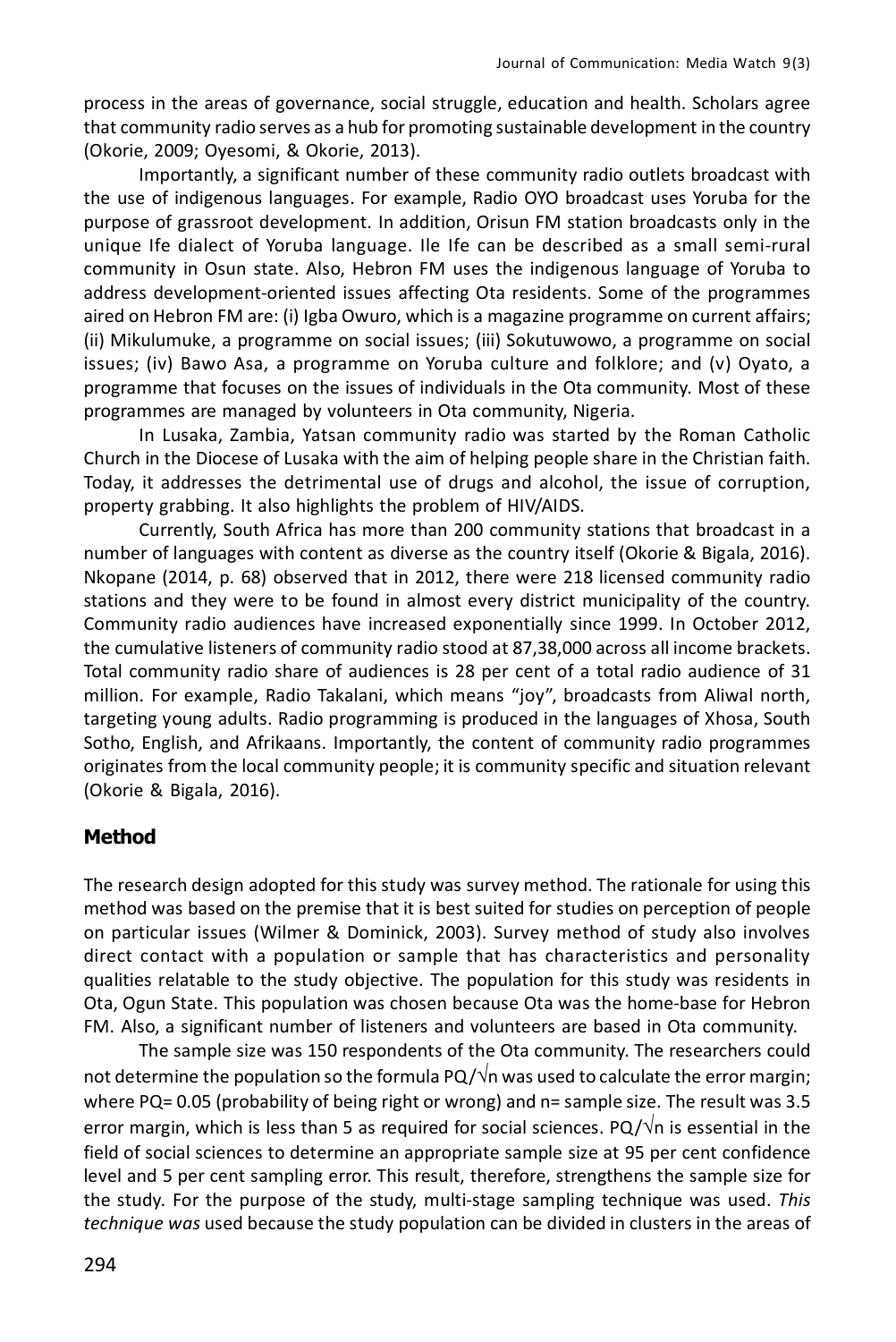local government, wards, streets, and residential homes. The researchers then went to the field to administer 150 copies of the questionnaire to the respondents at selected residential homes.

For the purpose of answering the research questions, the instrument used for the collection of data is questionnaire. The questionnaire was divided into two sections; the first section representing basic information about the respondent in terms of demographic characteristics such as age, sex, educational qualification, etc. while the second section featured questions that are meant to answer the research questions that have been raised. The questionnaire was preferable due to the fact that it is the most applicable format for this study which is primarily based on audience perception and choice of broadcast language. Apart from being one of the easiest instruments in research study, questionnaire also acts as an avenue for the respondents to express how they feel about certain issues with the guarantee of anonymity.

For the analysis, the descriptive statistics was adopted to present data gathered for the study. Furthermore, the hypotheses were tested using the Pearson correlation coefficients analysis at the 5 per cent level of significance ( $\alpha$ = 0.05). Correlation analysis was used because it is a standard measurement test instrument to determine the relationship between variables.

### **Results**

The data generated from the questionnaire were presented and analyzed quantitatively to assess role of Hebron FM as a community radio outlet for promoting psychological support for sexual harassment issues in Ota Community, Nigeria. This study had a sample size of 150 to achieve the objectives of the study. However, 148 copies of a questionnaire were retrieved, while two copies were missing. Thus, the response rate of the study was 98.7 per cent and the mortality rate was less than 2 per cent. The discussion was based on findings and the result of the analyzed data. Simple frequency and percentage were used to analyze the data, while they were presented using tables.

| Response                                          | Listenership for Hebron FM          | Listenership for Yoruba-based<br>programmes on Hebron FM |
|---------------------------------------------------|-------------------------------------|----------------------------------------------------------|
| Frequently<br>Occasionally<br>Not at all<br>Total | 56.0%<br>44.0%<br>100%<br>$N = 148$ | 52%<br>46%<br>2%<br>100%<br>$N = 148$                    |

Tabe1. Listenership for Indigenous-based programmes

Table 1 shows that more than 50 per cent of the respondents listen to indigenousbased programmes on a frequent basis on Hebron FM, while more than 45 per cent of the respondents indicated that they seldom listen to indigenous-based programmes on Hebron FM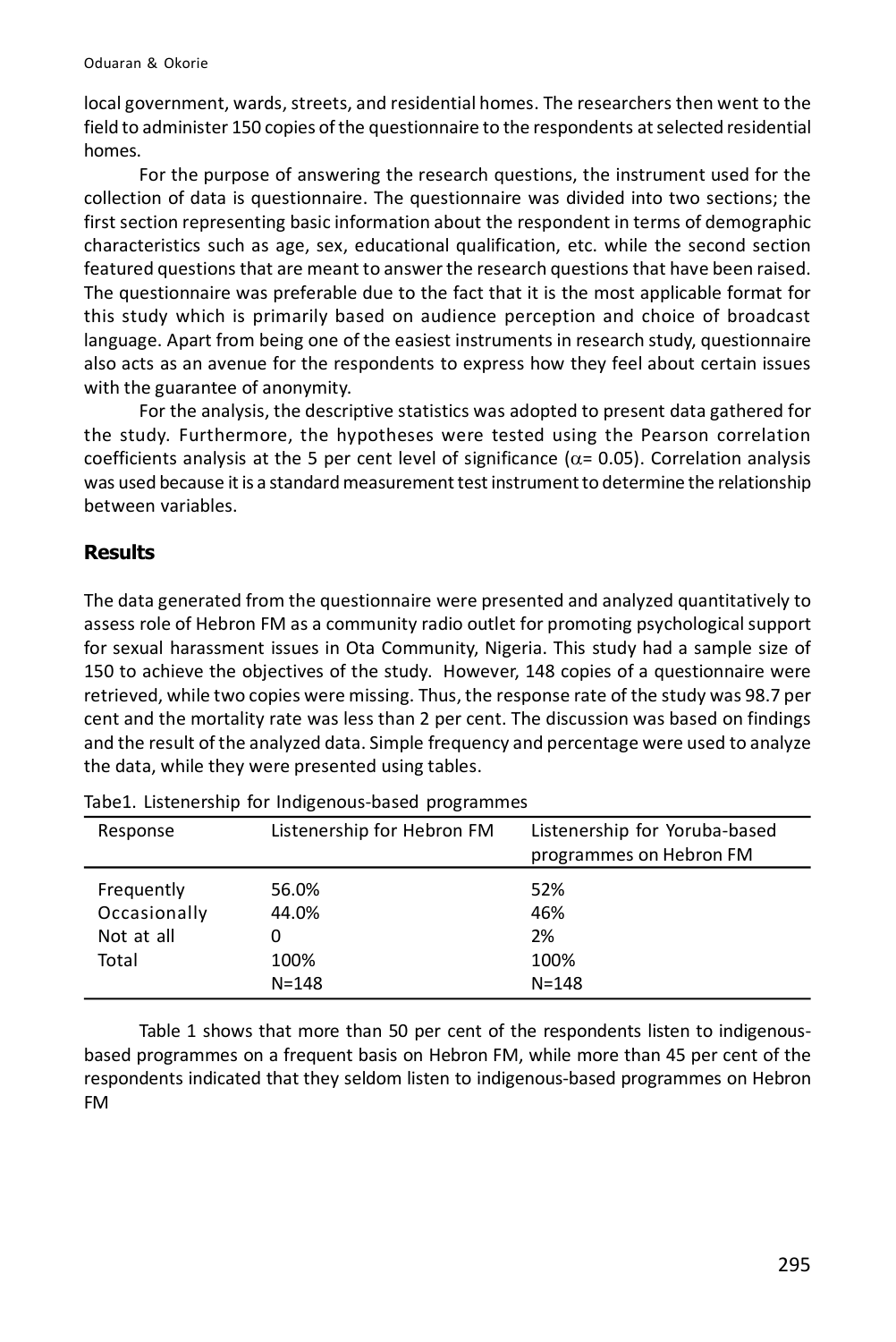| Responses                                                                             | Use of Yoruba in<br>broadcasting aids<br>socio-cultural<br>development<br>in Ota | Indigenous language<br>programmes portray<br>communal development<br>in a favourable manner | The feedback is<br>more intense with<br>Yoruba-centered<br>programmes on<br><b>Hebron FM</b> |
|---------------------------------------------------------------------------------------|----------------------------------------------------------------------------------|---------------------------------------------------------------------------------------------|----------------------------------------------------------------------------------------------|
| Strongly agree<br>Agree<br>Strongly disagree<br><b>Disagree</b><br>Undecided<br>Total | 48.6%<br>41.9%<br>0<br>0<br>9.5%<br>100%                                         | 25.0%<br>50.7%<br>0<br>4.7%<br>19.6<br>100%                                                 | 34.8%<br>31.9%<br>10%<br>10%<br>13.3<br>100%                                                 |
|                                                                                       | $N = 148$                                                                        | $N = 148$                                                                                   | $N = 148$                                                                                    |

Table 2. Yoruba-centered broadcasting for family development issues

Table 2 indicated that almost 90 per cent believed that the use of Yoruba in broadcasting aids socio-cultural development in Ota, while less than 10 per cent disapproved that use of Yoruba in broadcasting could aid socio-cultural development. Also, more than 75 per cent of the respondents indicated that indigenous language programmes portray communal development in a favourable manner, while almost 20 per cent of the respondents disapproved it.

| Responses               | use of Yoruba in<br>broadcasting has<br>helped to counsel<br>and advocate for<br>development<br>solutions | Use of Yoruba promotes<br>psychological support<br>on issues of sexual<br>harassment | Yoruba-based<br>programmes<br>invite counselors<br>and experts to<br>resolve sexual<br>harassment<br>related issues |
|-------------------------|-----------------------------------------------------------------------------------------------------------|--------------------------------------------------------------------------------------|---------------------------------------------------------------------------------------------------------------------|
| Strongly agree<br>Agree | 31.8%<br>54.1%                                                                                            | 45.9%<br>42.6%                                                                       | 19.6%<br>39.2%                                                                                                      |
| Strongly disagree       | 4.0%                                                                                                      | 2%                                                                                   | 2%                                                                                                                  |
| <b>Disagree</b>         | 0%                                                                                                        | 2.7%                                                                                 | 2.7%                                                                                                                |
| Undecided               | 10.2                                                                                                      | 6.8%                                                                                 | 36%                                                                                                                 |
| Total                   | 100%                                                                                                      | 100%                                                                                 | 100%                                                                                                                |
|                         | $N = 148$                                                                                                 | $N = 148$                                                                            | $N = 148$                                                                                                           |

Table 3. Psychological support for sexual harassment issues against women

Table 3 shows that a significant majority of respondents believed that the use of Yoruba in broadcasting has helped to counsel and advocate for development solutions. Also, more that 87 per cent of the respondents indicated that the use of Yoruba promotes psychological support on sexual harassment issues against women, while less than 5 per cent disapproved it. Interestingly, only 48.8 per cent believed that these Yoruba-based programmes invite counselors and experts to resolve sexual harassment related issues

**H1**: There is a significant correlation between the level of listenership and use of Yorubacentered programs for family development issues.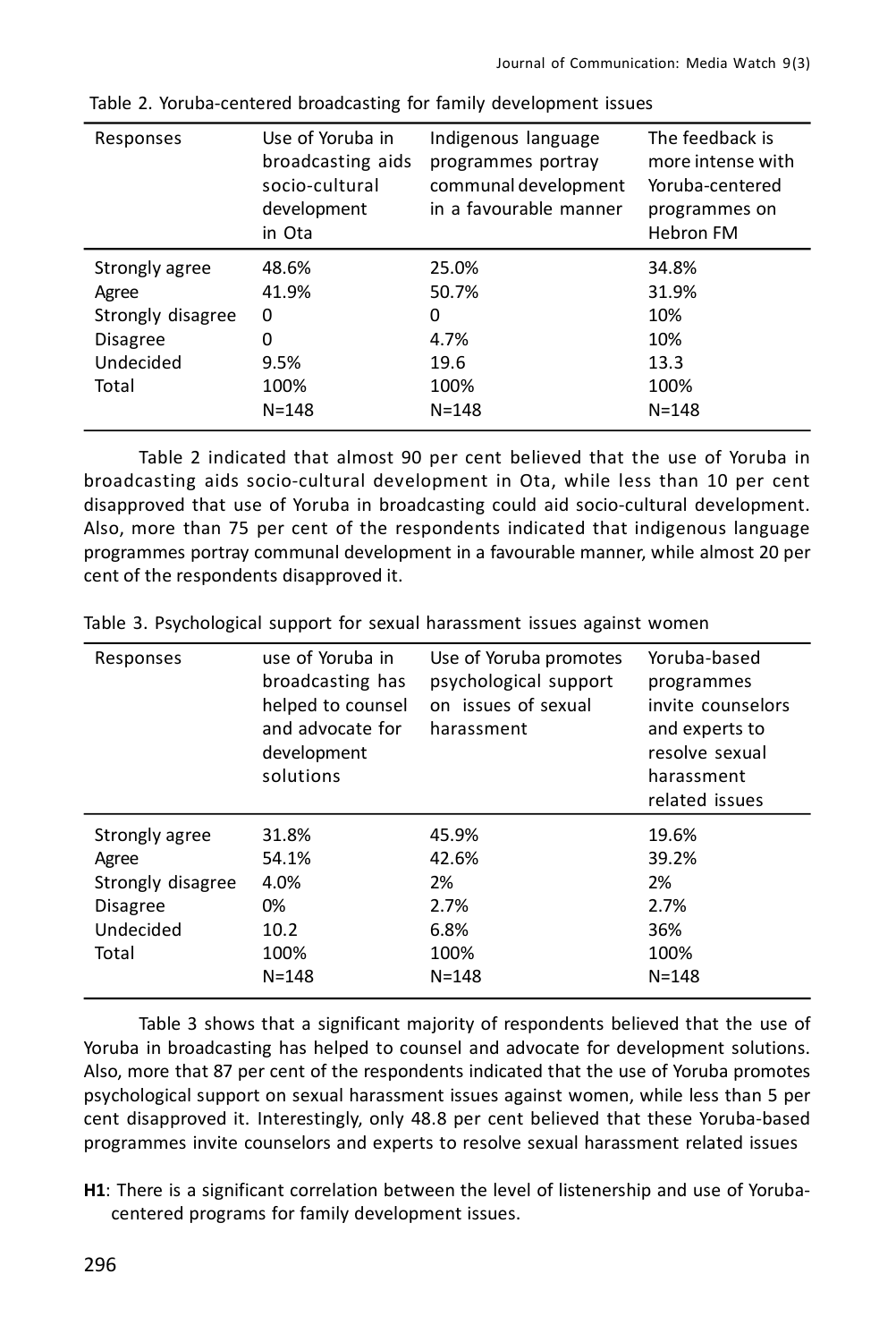#### Table 4. Correlations test

|                                                                            |                                        | Yoruba-based<br>programmes on<br>Hebron FM invite<br>counselors and<br>experts to resolve<br>family related<br>issues | If yes, to what<br>extent have you<br>listened to<br>Yoruba-based<br>programmes on<br>Hebron FM? |
|----------------------------------------------------------------------------|----------------------------------------|-----------------------------------------------------------------------------------------------------------------------|--------------------------------------------------------------------------------------------------|
| Yoruba-based<br>programmes on Hebron Sig. (2-tailed)                       | Pearson Correlation                    | 1                                                                                                                     | $0.461**$<br>0.000                                                                               |
| FM invite<br>counselors and<br>experts to resolve<br>family related issues | N                                      | 148                                                                                                                   | 148                                                                                              |
| If yes, to what extent<br>have you listened to                             | Pearson Correlation<br>Sig. (2-tailed) | $0.461$ **<br>0.000                                                                                                   | 1                                                                                                |
| Yoruba-based programs<br>on Hebron Fm?                                     | N                                      | 148                                                                                                                   | 148                                                                                              |

\*\*. Correlation is significant at the 0.01 level (2-tailed).

Table 4 shows Pearson correlation coefficients test, which indicates the significance values and the number of cases with non-missing values. The correlation value of the level of listenership and use of Yoruba on family development-issues is 0.461

**H2**: There is a significant correlation between the acceptance level for Yoruba-centered programs and psychological support on sexual harassment

|                                                 |                                        | Use of Yoruba<br>promotes<br>psychological<br>support on<br>sexual harassment | Use of Yoruba in<br>broadcasting<br>relate to the<br>current issues in<br>Ota community |
|-------------------------------------------------|----------------------------------------|-------------------------------------------------------------------------------|-----------------------------------------------------------------------------------------|
| Use of Yoruba promotes<br>psychological support | Pearson Correlation<br>Sig. (2-tailed) | $\mathbf{1}$                                                                  | $.333**$<br>.000                                                                        |
| on sexual harassment<br>issues                  | N                                      | 148                                                                           | 148                                                                                     |
| Use of Yoruba in                                | Pearson Correlation                    | $.333**$                                                                      | 1                                                                                       |
| broadcasting relate to                          | Sig. (2-tailed)                        | .000                                                                          |                                                                                         |
| the current issues in<br>Ota community          | Ν                                      | 148                                                                           | 148                                                                                     |

Table 5. Correlations Test

\*\*. Correlation is significant at the 0.01 level (2-tailed)

Table 5 shows Pearson correlation coefficients test, which indicates the significance values and the number of cases with non-missing values. The correlation value the acceptance level for Yoruba-centered programs and psychological support for sexual harassment issues against women is 0.333.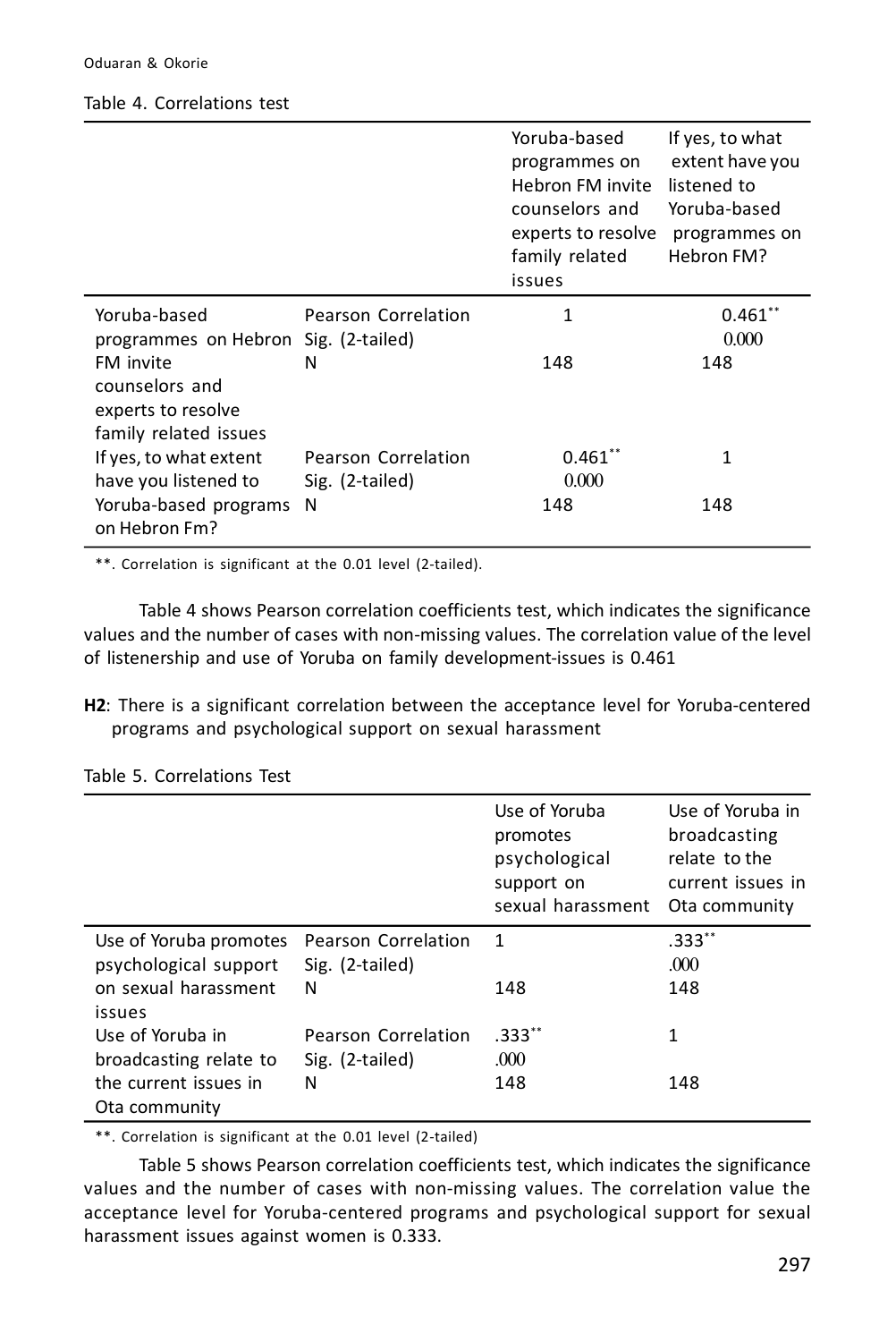### **Discussion**

In Africa, community radio is one of the veritable platforms for civic engagement and grassroot development. It reaches people of all cultural, social, educational and economic levels very quickly. Thus, community radio enjoys the unique advantages of reaching the far flung areas and message can be easily understood by everyone. In the domains of media psychology, community radio is primarily created, managed and funded by the community to address issues and challenges in the community.

Sexual harassment is a perennial issue that has negatively affected women in any modern society. Scholars agree that women are largely victims of sexual harassment, which is a growing problem and a leading reproductive health concern (Eze, 2013; Folayan, Odetoyinbo, Harrison, & Brown, 2014). Sexual harassment is interlinked with sexual assault, which encompasses a range of acts, including coerced sex in marriage and dating relationships, rape by strangers, organized rape in war, sexual harassment (including demands of sex for jobs or school grades) and rape of children, trafficking of women and girls, female genital mutilation, and forced exposure to pornography.

This study examined the role of Hebron FM as a community radio outlet for promoting psychological support for sexual harassment issues in Ota Community, Nigeria. The findings have generated several socio-cultural implications that affect family development in Nigeria. For this study, the Pearson product moment correlation was used to test two hypotheses to ascertain the strength of the relationships that exist between variables. The results were presented with the use of bivariate analysis and tables.

The first hypothesis (**H1**) which tested that there is a significant correlation between the level of listenership and use of Yoruba-centred programmes for family development issue was accepted. The correlation test in Table 4 shows a linear link between two variables; the correlation coefficient is 0.461. The implications of this result is that Yoruba as an indigenous language in Africa can be effectively used in radio broadcasting to strengthen and reinforce family bond. Furthermore, there is a strong listenership preference for the use of Yoruba in broadcasting. The results support the positions of other relevant studies that focused on the development and structure of community radio in Africa (Siemering, 1996; Wanyeki, 2000; Mhagama, 2004; Wesso, 2007). These scholars posit that community radio has brought about positive changes and collective empowerment in African countries such as Mali, Kenya and South Africa.

The second hypothesis (**H2**) which tested that there is a significant correlation between the acceptance level for Yoruba-centred programmes and psychological support on sexual harassment issues, was accepted. Table 5 established that there is a linear relationship between two variables. Importantly, the correlation value the acceptance level for Yoruba-centred programmes and psychological support on sexual harassment issues is 0.333. This result supports the tenets of the development media theory, which postulates that the media should serve as a vanguard for the development process of the nation. Furthermore, the media should work hand-in-hand with experts, social workers, policy makers and critics to address issues of sexual violence and assault in the country. Some sexual harassment issues affecting the Ota community are forced marriage, wife battering, rape, women trafficking, and online harassment. This result supports the assertions of Mogambi (2015), who reasoned that community radio serves as a system that provides a veritable platform for individuals, groups, and communities to tell their own diverse stories, to share experiences, and in a media rich world to become active creators and contributors of media.

Importantly, the summary of the result to substantiate this core of the study shows that many of the respondents believed that the use of Yoruba in broadcasting aids socio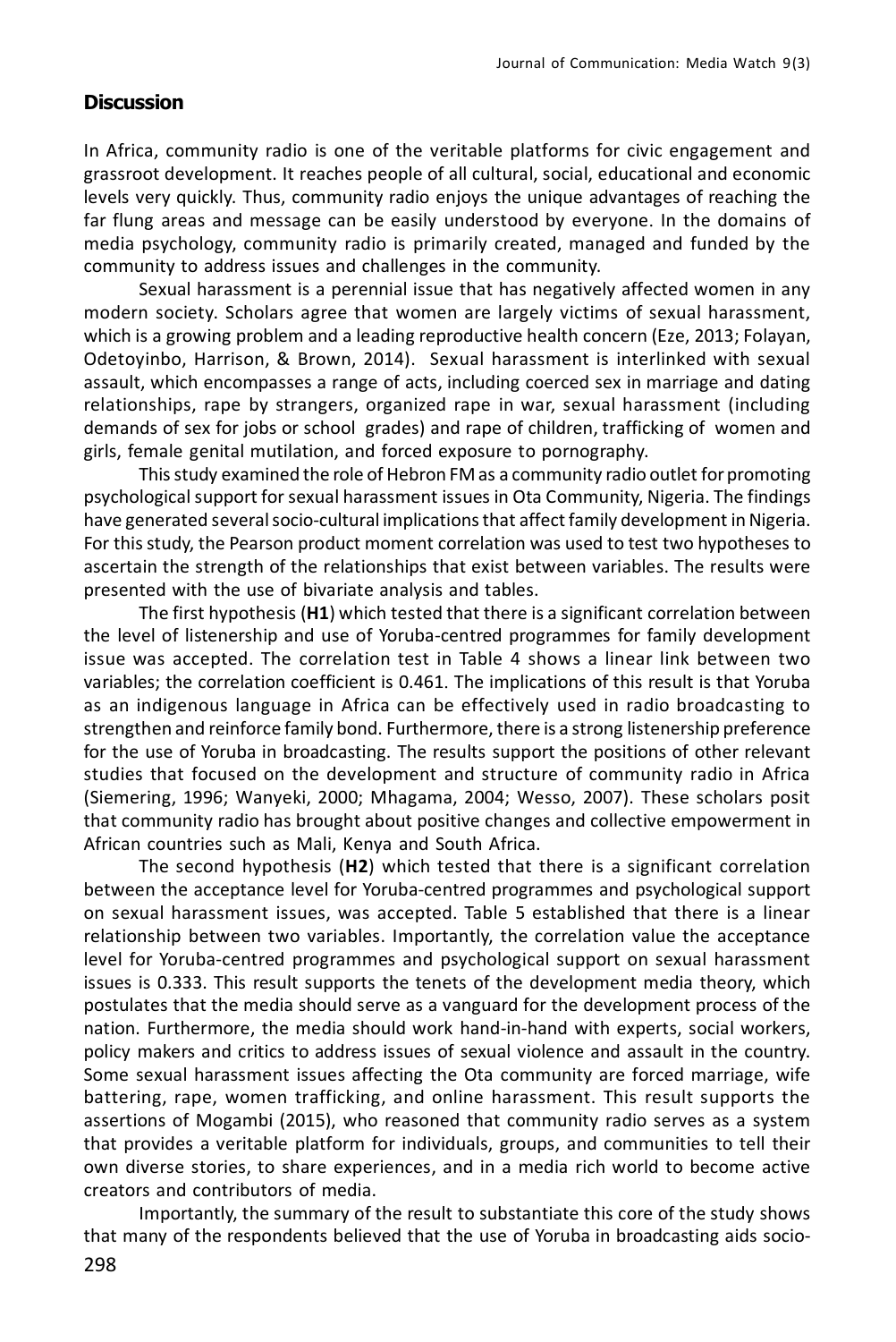cultural development in Ota. Also, a majority of the respondents indicated that indigenous language programmes portray family development in a favourable manner. Furthermore, the results indicate that a significant majority of respondents believed that the use of Yoruba in broadcasting has helped to counsel and advocate for development solutions. Also, more that 87 per cent of the respondents indicated that the use of Yoruba promotes psychological support for sexual harassment issues. Thus, it can be inferred that community radio serve as a veritable channel for promoting development-oriented issues on family development. Importantly, the use of Yoruba can promote psychological support on sexual harassment issues.

Interestingly, there are several socio-cultural implications for this study. First, community radio can create a public sphere for family development, whereby the level of engagement and interactions can influence the behavior of individuals on controversial issues related to family. In essence, a great number of community residents use community radio to create a media space to discuss and debate controversial issues that affect the family. For example, 'Sokutuwowo' is a Yoruba-based programme on Hebron FM, which creates the platform to resolve marital issues between husband and wife in the family, extended family issues in the community, neighbor conflict and parenting issues.

Second, community radio can create a bridge between psychological professionals and individuals in the society. This meeting point will help counselors and psychological experts to proffer solutions to issues of mental health, depression, adultery, infidelity, loneliness and parenting, sex negotiation, emotion distance in the family. Furthermore, community residents see radio as a platform to get solutions on issues of family as it relates to culture, traditions and values.

#### **Conclusion**

Nigeria, being a society thronged by different ethnic and cultural groups should have a common ground on which people can come together and interact. Shared opinion and ideas can lead to learning from one another. The media have been established as fertile ground for this to take place. Journalism trainees view the media as agents of sociocultural development. Also, they come in handy as facilitators of social change, social mobilization and societal development.

The adoption of Yoruba in broadcasting is paramount so people can interact better in south-western communities. Nigerians are people of different cultural backgrounds and the adoption of an indigenous language for communication justifies the grass-root development and group solidarity. This way, people have a better understanding of one another and the fear of domination of minority groups by majority groups is eliminated. This results from attaining mutual grounds on which people can effectively communicate and interact better.

From time immemorial, there has been the need for media organizations to know better ways to serve their audiences better. There has also been the need for the media to be change agents working alongside the government in achieving set objectives. Media practitioners, particularly those working in radio stations, should put their audience into consideration while producing messages. If the radio meets listeners' needs, there will be more participation in the day-to-day running of the different institutions that make up society, especially the ones that concern listeners directly. By giving fair hearing to listeners on sexual harassment issues and other issues affecting them, there will be positive engagement and behavioral change for community development.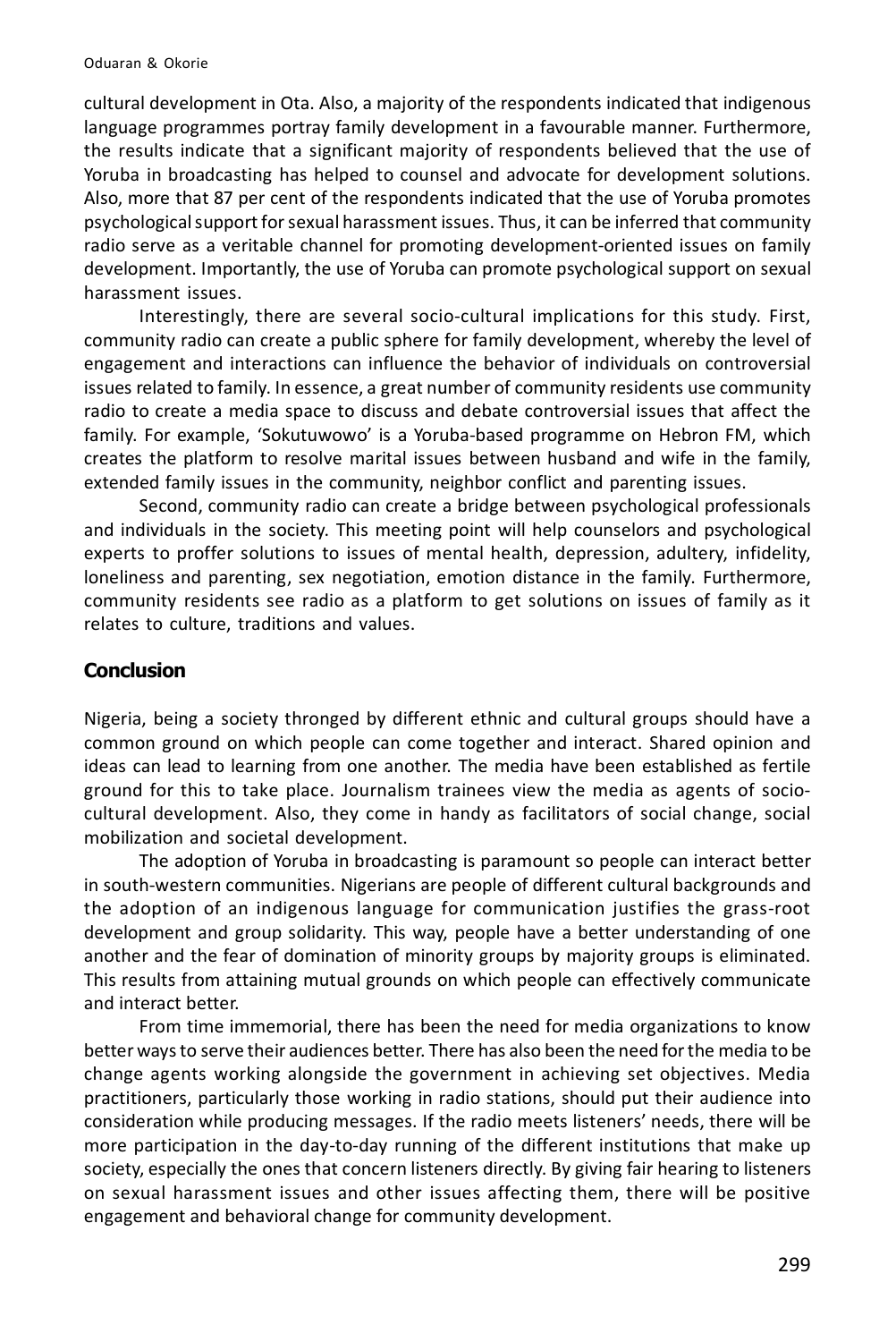#### **References**

Asemah, E.S. (2011). *Selected Mass Media Themes*. Plateau State: Jos University Press.

- Ayakoroma, F.B. (2011). *Media and culture in Nigeria's sustainable development: The NICO initiative*. Retrieved
- October 13, 2013 from http://prnigeria.com/2011/05/17/media-and-culture-in-nigeriassustainable-development-the-nico-initiative/
- Baran, S.J. (2009). *Introduction to Mass Communication: Media Literacy and Culture*. USA: McGraw-Hill.
- Dadzie, A.B.K., and Awonusi, S. (2009). *Nigerian English Influences and Characteristics*. Lagos: Sam Iroanusi Publications.
- Defleur, M.L., Dennis, E.E. *Understanding Mass Communication A Liberal Arts Perspective*. Boston NY: Houghton Mifflin Company
- Dukepoo, C. (2013). *Wishing on 'Shooting Stars:' Hopi Radio Reignites a Culture and Its Language*. Retrieved from http://www.culturalsurvival.org/publications/culturalsurviva

Hanson, R.E. (2011). *Mass Communication: living in a media world.* (3<sup>rd</sup> ed). U.S.A.

Jumani, N.B. (2009). *Study on Role of Radio for Rural Education in Pakistan*. Retrieved September 14, 2013 from http://tojde.anadolu.edu.tr/tojde36/articles/ article\_11.htm

McQuail, D. (2005). *Mquails Mass Communication Theory.* (5th ed). London: Sage Publications.

- Nwosu, I.E (2000). *Effective Media Writing*. Enugu: Precision Printers & Publishers.
- Okorie N, Oyesomi K, Olusola O, Olatunji R and. Soola, O. (2013). Effective use of information sources for breast cancer care: interplay of mass media and interpersonal channels. Published in a conference proceedings at the  $22^{nd}$  IBIMA Conference on Creating Global Competitive Economies: 2020 V ision Planning and Implementation, Rome, Italy 13- 14th November 2013. www.ibimapublishing.com/ proceedings/pdf
- Okorie, N., & Bigala, P. (2016).Creating HIV/AIDS awareness through localised communication for health development in South Africa. *Journal of Health Management*, 18 (3), 439-446
- Okorie, N.,& Bwala, N. (2017). Measuring media campaigns effectiveness for environmental health for Sustainable Development: A study of Ebola outbreak in Lagos State, Nigeria. *Journal of Health Management*, 19 (4), 1-10
- Okorie, N., & Salawu, A. (2016). Effective use of media awareness campaigns for breast cancer care among woman: a comparative study. *Journal of International Women's Studies,* 17(4), 160-173.
- Okorie, N. (2009). Localism in communication for the development of developing countries. *Journal of Global Communication*. 2(2), 355-358
- Oyesomi, K and Okorie, N (2013). Radio and Political Mobilisation of Women in Ado-Odo Ota Local Government of Ogun State. *Global Journal of Applied Management and Social Sciences, 4, 195-205*
- Oyesomi Kehinde, Okorie Nelson, Ahmadu Frederick and Itsekor V ictoria.(2014). Where is the African culture? Assessing the uniqueness of indigenous communication in galvanising women's political participation at the local level. *New Media and Mass Communication*.25, 1-8.